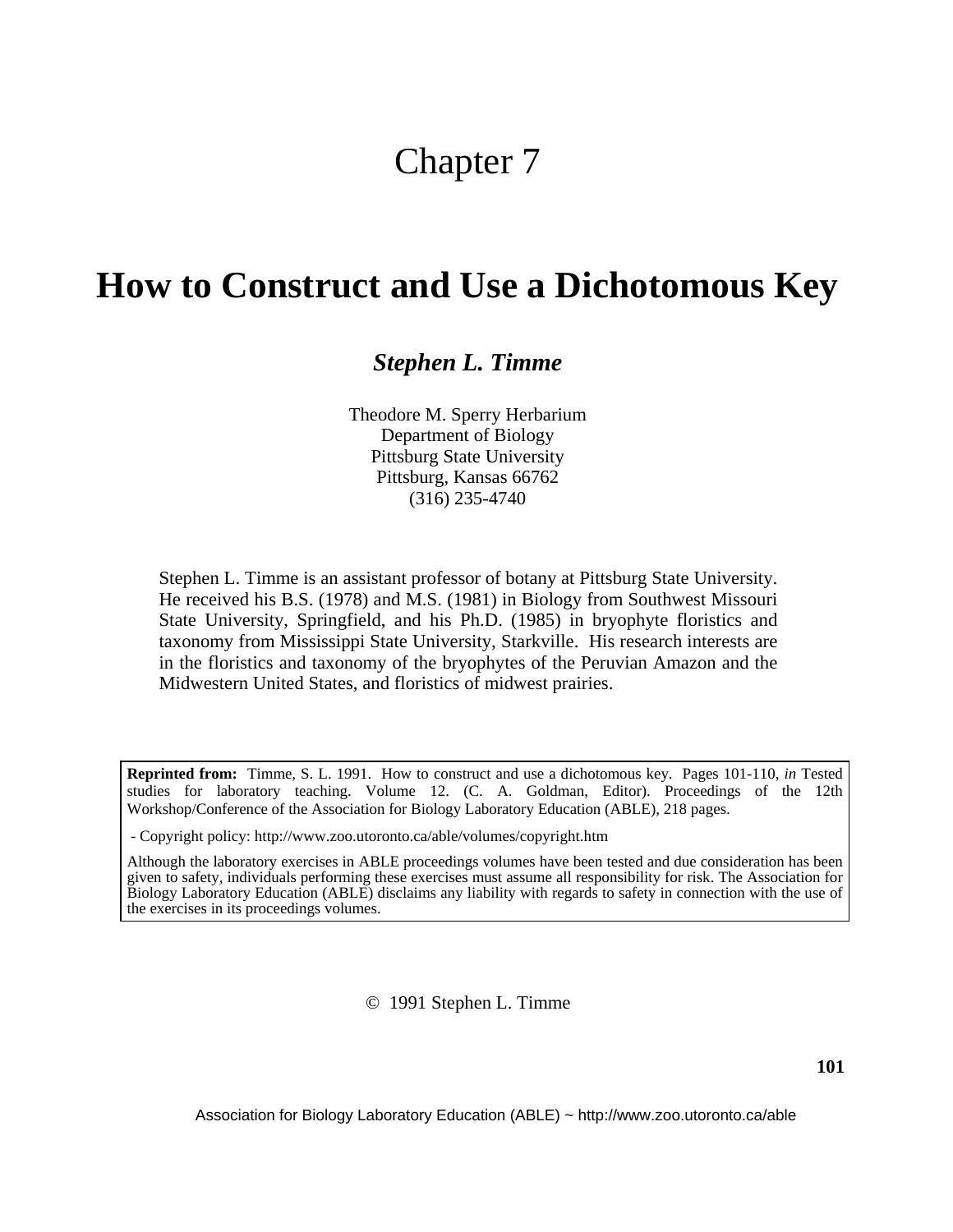#### **Contents**

#### **Introduction**

 Identification is the recognition of characteristics of organisms and the application of a name to an organism with those particular characters (Jones and Luchsinger, 1986). The dichotomous key is the method employed for identifying unknown organisms. The evolution of keys has been the result of work by taxonomists who study the characteristics of organisms at some taxonomic level  $(=$ category) and often develop keys for their identification.

 A dichotomous key is constructed of a series of couplets, each consisting of two separate statements. For example:

| couplet | 1. Seeds round soybeans |
|---------|-------------------------|
|         |                         |

- couplet 2. Seeds white ...........northern beans
	- 2. Seeds black ...........black beans

By reading the two statements of each couplet, you progress through the key from typically broad characteristics to narrower characteristics until only a single choice remains. As long as the correct statement of each couplet is chosen, and the unknown organism is included in the key, a confident identification is usually achieved.

 This exercise introduces non-major biology and general biology students to the construction and use of a dichotomous key. It is not meant to provide students a method of quick memorization of scientific names. The proficiency level of using keys, and learning names, is a reflection of the amount of time one spends keying organisms. The more time spent using keys, the more familiar the characteristics of organisms become, and the more proficient one becomes with keys.

 Terminology applied to any group of organisms is usually a stumbling block for students using most keys for the first time. Thus it is important that students begin their keying experience by understanding how a key is designed, and using a key with relatively comprehendible terminology. This exercise provides students with a few plant illustration, and a glossary of terms found in the keys.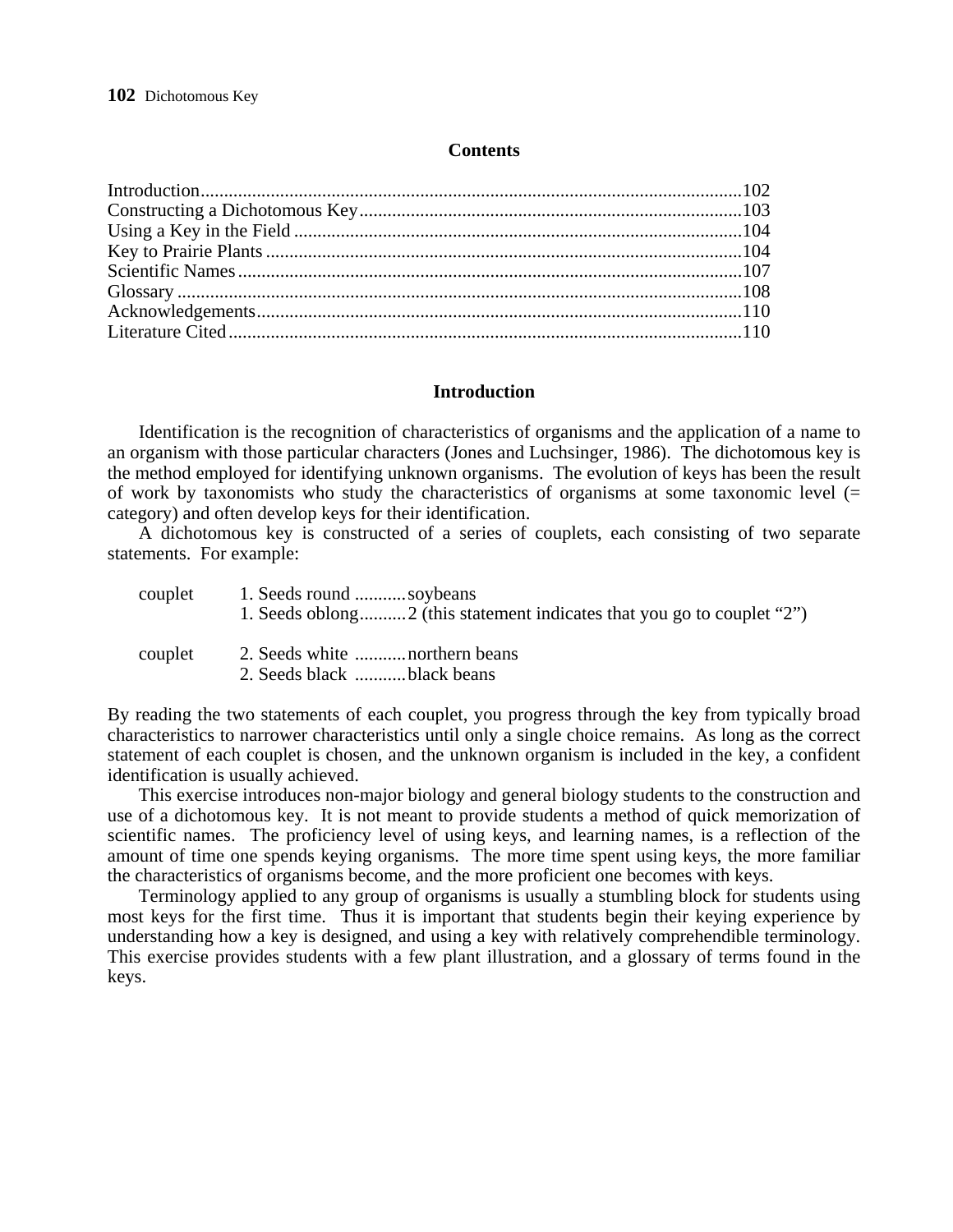#### **Constructing a Dichotomous Key**

 Not all taxonomists agree on the design of dichotomous keys. Some use numbers to separate the couplets while others use letters. Also, some taxonomists place each couplet together, while others may separate couplets (see examples below). It is important to indent every other couplet for ease in reading.

Example A: Numerical key with couplets together

- 1. Seeds round........... ........... soybeans
- 1. Seeds oblong ......... ........... 2
- 2. Seeds white ........... ........... northern beans
- 2. Seeds black ........... ........... black beans

Example B: Alphabetical key with some couplets separated

| A. Seeds oblong   B             |  |
|---------------------------------|--|
| B. Seeds white   northern beans |  |
| B. Seeds black   black beans    |  |
|                                 |  |

 A way of introducing students to constructing keys is to have them key their fellow classmates using various human or non-human characteristics. Some of these characters include sex, hair color, height, type of clothing (jeans, slacks, dress, etc.), whether or not they wear glasses, etc. The following key is an example:

| 2. Hair color red    Susan      |  |
|---------------------------------|--|
| 2. Hair color brown or blond  3 |  |
|                                 |  |
|                                 |  |
| 4. Glasses worn    Donna        |  |
|                                 |  |
|                                 |  |
|                                 |  |
| 6. Hair color black    James    |  |
|                                 |  |

Once students are familiar with the mechanics of developing a key to their fellow classmates, they can now attempt to construct a key to other objects or organisms. Seed characteristics that can be employed include color, shape, texture, and length. Each student should obtain five different seeds and construct a numerical key using any or all of the above seed characteristics. Each student will need a small ruler, preferably a centimeter ruler.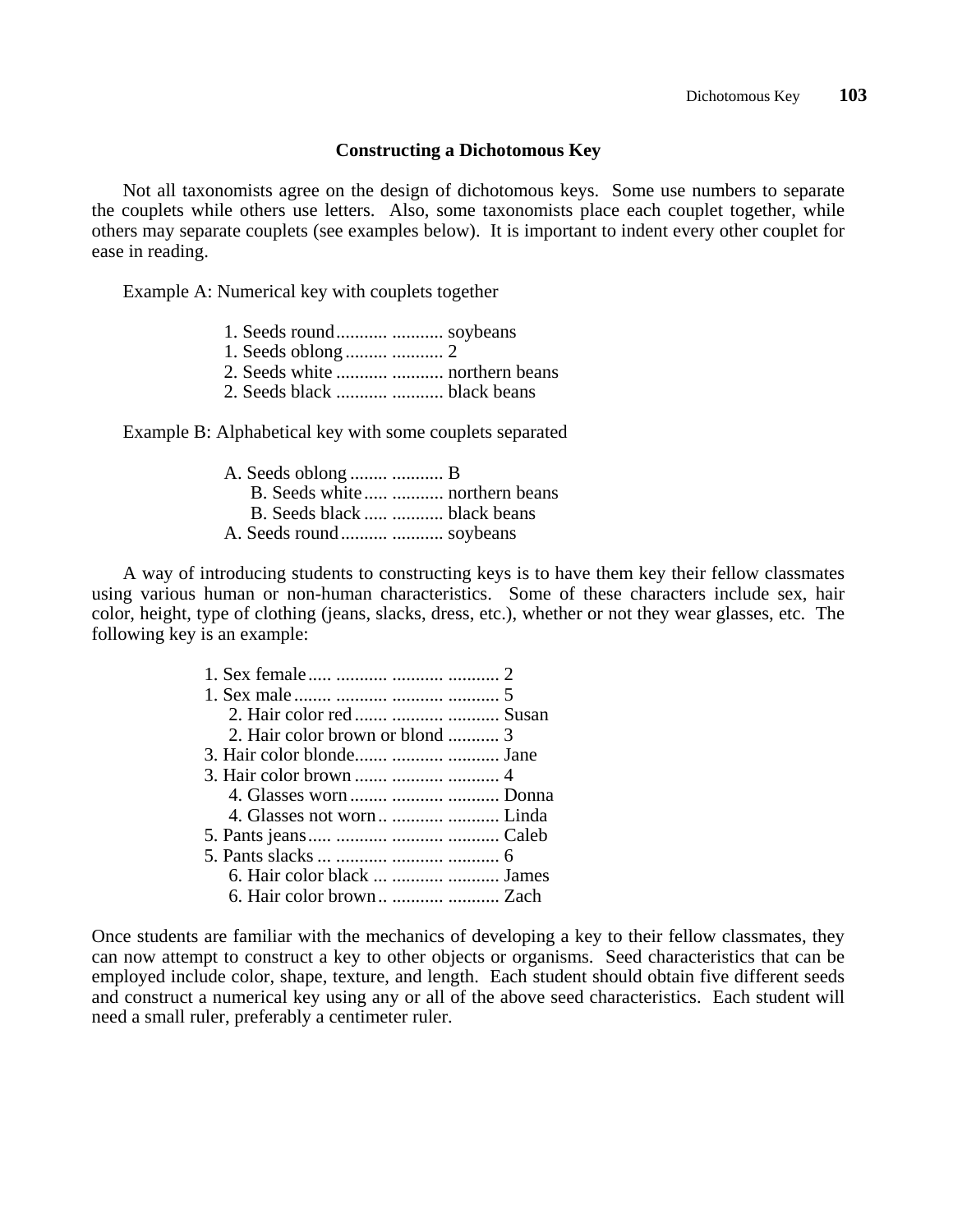#### **Using a Key in the Field**

 Keys that are developed for state or regional floras often require that plants be collected for laboratory identification, where dissecting scopes are available to magnify extremely small parts not discernible with a field lens.

 The following keys have employed terminology that can be easily observed in the field with the unaided eye or a 10× hand lens. The keys are useful for plants blooming from the middle of May to early July, and found on prairies in southwest Missouri and southeast Kansas. Local common names are given in the keys. Names followed by a number in parentheses indicate different species with the same common names (refer to section on scientific names). Following the keys, scientific names are given for the common names, followed by a glossary of terms used in the keys, and several illustrations.

#### **An Artificial Key to Some of the Common Prairie Plants of Southwest Missouri and Southeast Kansas**

#### Key to Sections

#### Section A

#### *Flowers White*

|         | 02. Inflorescence terminal and axillary; stamens much longer than the         |  |
|---------|-------------------------------------------------------------------------------|--|
|         | 02. Inflorescence terminal only; stamens not longer than the corolla          |  |
|         |                                                                               |  |
|         |                                                                               |  |
|         |                                                                               |  |
|         |                                                                               |  |
|         |                                                                               |  |
|         |                                                                               |  |
| $0.5$ . |                                                                               |  |
|         |                                                                               |  |
|         |                                                                               |  |
|         | 07. Inside of flower (throat) with reddish or purplish lines Smooth Penstemon |  |
|         | 07. Inside of flower white; without reddish or purplish lines Tube Penstemon  |  |
|         |                                                                               |  |
|         |                                                                               |  |
|         |                                                                               |  |
|         |                                                                               |  |
|         |                                                                               |  |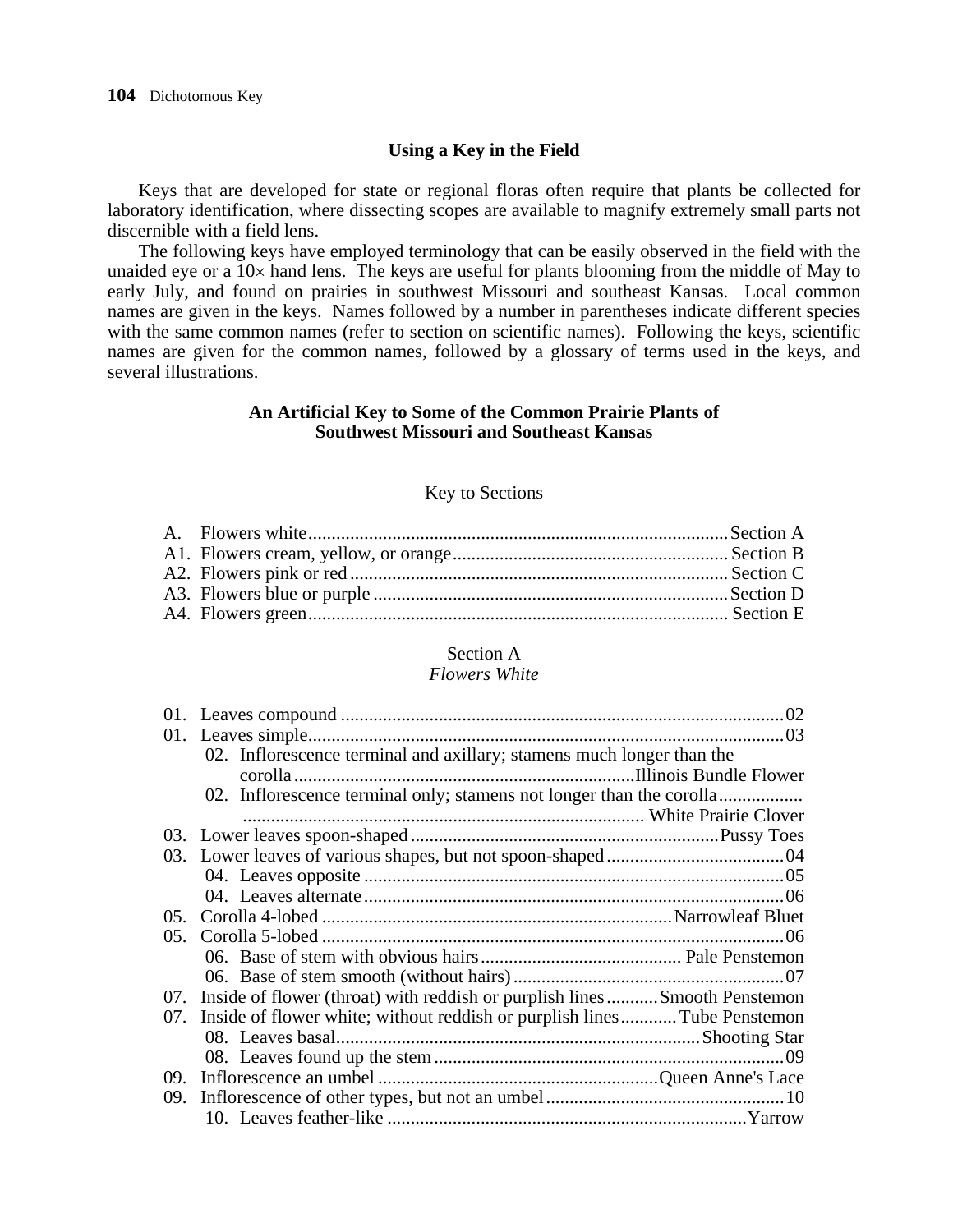| 15. Lower leaves to 7 cm wide, conspicuously toothed; stem hairs spreading   |  |
|------------------------------------------------------------------------------|--|
|                                                                              |  |
| 15. Lower leaves less than 3 cm wide, slightly toothed; stem hairs appressed |  |
|                                                                              |  |
|                                                                              |  |

#### Section B  *Flowers Cream, Yellow, or Orange*

|     | 06. Inflorescence spike-like; plants without hairs  Long-bracted Wild Indigo |  |
|-----|------------------------------------------------------------------------------|--|
|     | 06. Inflorescence umbel-like; plants with hairs Yellow Wood Sorrel           |  |
| 07. |                                                                              |  |
|     |                                                                              |  |
|     |                                                                              |  |
|     |                                                                              |  |
|     |                                                                              |  |
|     |                                                                              |  |
|     |                                                                              |  |
|     |                                                                              |  |
|     |                                                                              |  |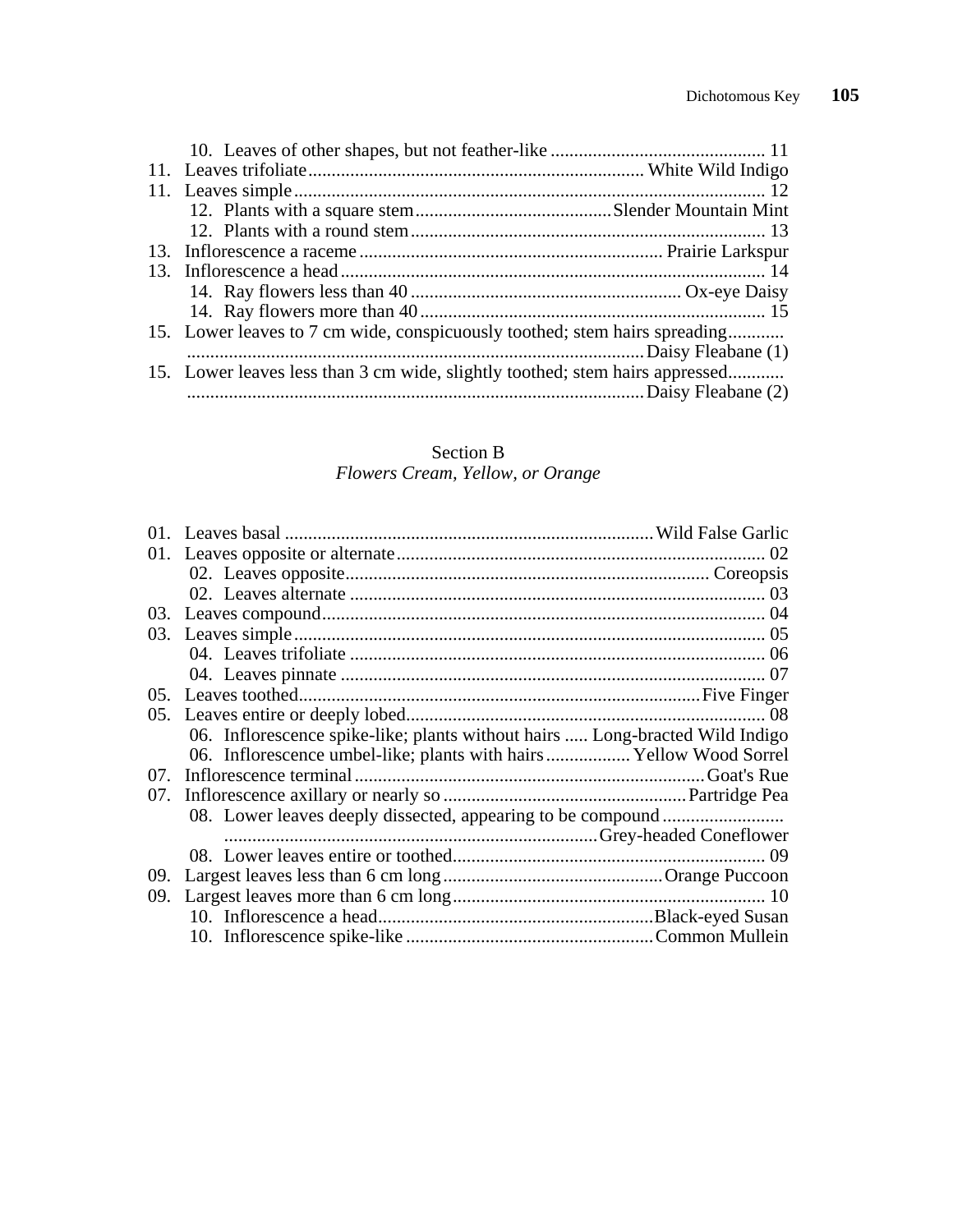#### Section C Flowers Pink or Red

| 01.     |                                                                            |  |
|---------|----------------------------------------------------------------------------|--|
|         |                                                                            |  |
|         |                                                                            |  |
|         |                                                                            |  |
|         | 03. Inflorescence an umbel; leaves narrowly lance-shaped over 6 cm long    |  |
|         |                                                                            |  |
|         | 03. Inflorescence terminal; leaves mostly oval-shaped, less than 6 cm long |  |
|         |                                                                            |  |
|         |                                                                            |  |
|         |                                                                            |  |
| $0.5$ . |                                                                            |  |
| 05.     |                                                                            |  |
|         |                                                                            |  |
|         |                                                                            |  |
|         |                                                                            |  |
|         |                                                                            |  |
|         |                                                                            |  |

# Section D<br>Flowers Blue or Purple

|                  | 02  |
|------------------|-----|
|                  | .05 |
|                  |     |
|                  | .03 |
|                  |     |
|                  | .04 |
|                  |     |
|                  |     |
| $0.5$ .          |     |
| 0.5 <sub>1</sub> |     |
|                  |     |
|                  |     |
|                  |     |
|                  |     |
|                  |     |
|                  | 09  |
|                  |     |
|                  |     |
|                  |     |
|                  |     |
| 11.              |     |
| 11.              |     |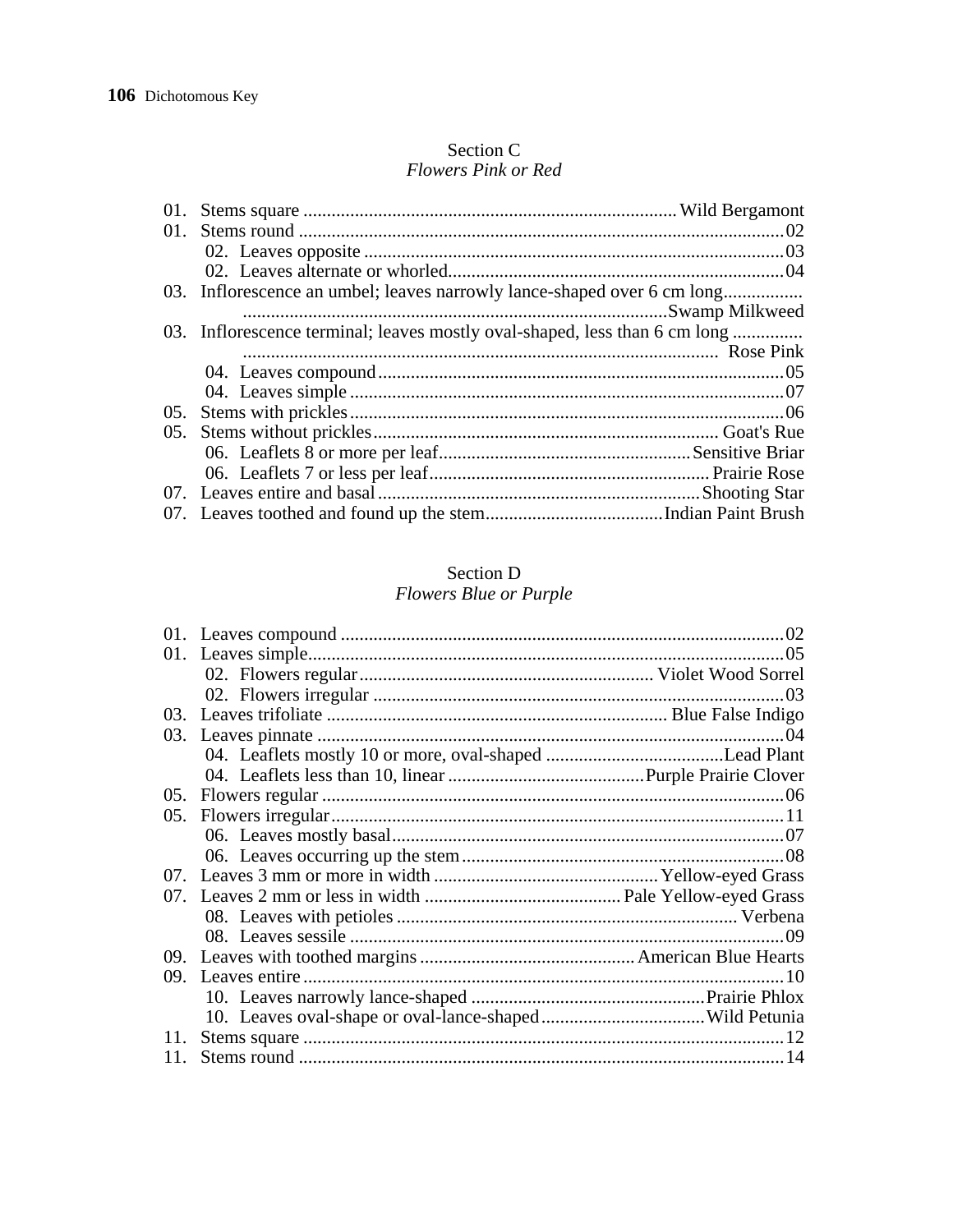| 17. |
|-----|

## Section E

#### *Flowers Green*

#### **Scientific Names**

| <b>American Germander</b> | Teucrium canadense L.                                 |
|---------------------------|-------------------------------------------------------|
| <b>Annual Fleabane</b>    | <i>Erigeron annuus</i> (L.) Pers.                     |
| Antelope Horn             | Asclepias viridis Walt.                               |
| <b>Bird's Foot Violet</b> | Viola pedata L.                                       |
| <b>Black-eyed Susan</b>   | Rudbeckia hirta L.                                    |
| Blue False Indigo         | <i>Baptisia australis var. minor (Lehm.) S. Wats.</i> |
| Carolina Larkspur         | Delphinium carolinianum Walt.                         |
| <b>Common Mullein</b>     | Verbascum thapsus L.                                  |
| Coreopsis                 | Coreopsis lanceolata L.                               |
| Daisy Fleabane            | Erigeron strigosus Muhl. ex Willd.                    |
| False Dragon Head         | Physostegia virginiana (L.) Benth.                    |
| <b>False Garlic</b>       | Nothoscordum bivalve (L.) Britt.                      |
| Five Finger               | Potentilla norvegica L.                               |
| Goat's Rue                | Tephrosia virginiana (L.) Pers.                       |
| Gray-headed Coneflower    | Ratibida pinnata (Vent.) Barnh.                       |
| Green Milkweed            | Asclepias viridiflora Raf.                            |
| Illinois Bundleflower     | Desmanthus illinoensis (Michx.) MacM.                 |
|                           |                                                       |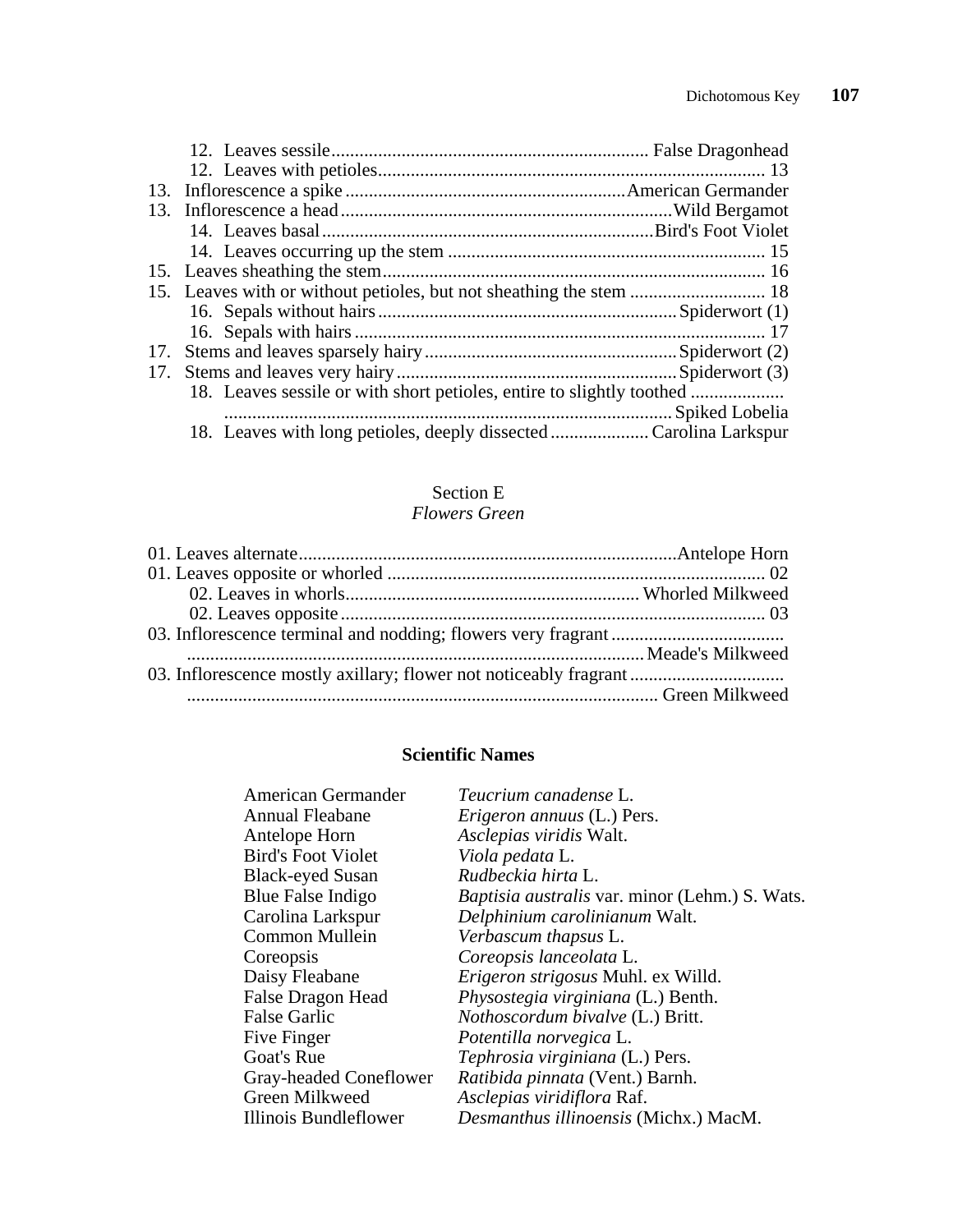| <b>Indian Paint Brush</b>    | Castilleja coccinea (L.) Spreng.               |
|------------------------------|------------------------------------------------|
| <b>Lead Plant</b>            | <i>Amorpha canescens</i> Pursh                 |
| Long Bracted Wild Indigo     | Baptisia bracteata Muhl. ex Ell.               |
| Mead's Milkweed              | Asclepias meadii Torr.                         |
| <b>Narrowleaf Bluet</b>      | Hedyotis nigricans (Lam.) Fosb.                |
| Orange Puccoon               | <i>Lithospermum canescens</i> (Michx.) Lehm.   |
| Queen Anne's Lace            | Daucus carota L.                               |
| Ox-eye Daisy                 | Chrysanthemum leucanthemum L.                  |
| Pale Penstemon               | <i>Penstemon pallidus</i> Small                |
| Palespike Lobelia            | Lobelia spicata Lam.                           |
| Pale Yellow-eyed Grass       | Sisyrinchium campestre Bickn.                  |
| Partridge Pea                | Cassia chamaecrista L.                         |
| Prairie Larkspur             | Delphinium virescens Nutt.                     |
| Prairie Phlox                | Phlox pilosa L.                                |
| Prairie Rose                 | Rosa setigera Michx.                           |
| <b>Purple Prairie Clover</b> | Dalea purpurea Vent.                           |
| <b>Pussy Toes</b>            | Antennaria parlinii Fern.                      |
| <b>Rose Pink</b>             | Sabatia angularis (L.) Pursh                   |
| <b>Sensitive Briar</b>       | <i>Schrankia nuttallii</i> (DC.) Standl.       |
| <b>Shooting Star</b>         | Dodecatheon meadia L.                          |
| <b>Slender Mountain Mint</b> | <i>Pycanthemum tenuifolium Schrad.</i>         |
| <b>Smooth Beardtongue</b>    | Penstemon digitalis Nutt. ex Sims              |
| Spiderwort (1)               | <i>Tradescantia ohiensis</i> Raf.              |
| Spiderwort (2)               | <i>Tradescantia bracheata Small</i>            |
| Spiderwort (3)               | <i>Tradescantia tharpii Anders. and Woods.</i> |
| Swamp Milkweed               | Asclepias incarnata L.                         |
| <b>Tube Penstemon</b>        | Penstemon tabaeflorus Nutt.                    |
| Violet Wood Sorrel           | Oxalis violacea L.                             |
| <b>White Prairie Clover</b>  | Dalea candida Michx. ex Willd.                 |
| White Wild Indigo            | Baptisia lactea (Raf.) Thieret                 |
| <b>Whorled Milkweed</b>      | Asclepias verticillata L.                      |
| Wild Bergamont               | Monarda fistulosa L.                           |
| Wild Petunia                 | Ruellia humilis Nutt.                          |
| Yarrow                       | Achillea millefolium L.                        |
| <b>Yellow-eyed Grass</b>     | Sisyrinchium angustifolium P. Mill.            |
| <b>Yellow Wood Sorrel</b>    | <i>Oxalis dillenii</i> Jacq.                   |
|                              |                                                |

#### **Glossary**

**Axillary:** on or related to the axis. **Bipinnately compound:** twice compound (Figure 7.4). **Compound:** made up of two or more parts. **Corolla:** all the petals together (Figure 7.1) **Head:** a short, dense cluster of sessile flowers (Figure 7.3 ) **Inflorescence:** the mode of arrangement of flowers. **Irregular flower:** longitudinally divisible into two equal halves (Figure 7.2). Lance-shaped: much longer than broad; widest near base and tapering to the apex. **Oval-shaped:** egg-shaped with the broader part near the base.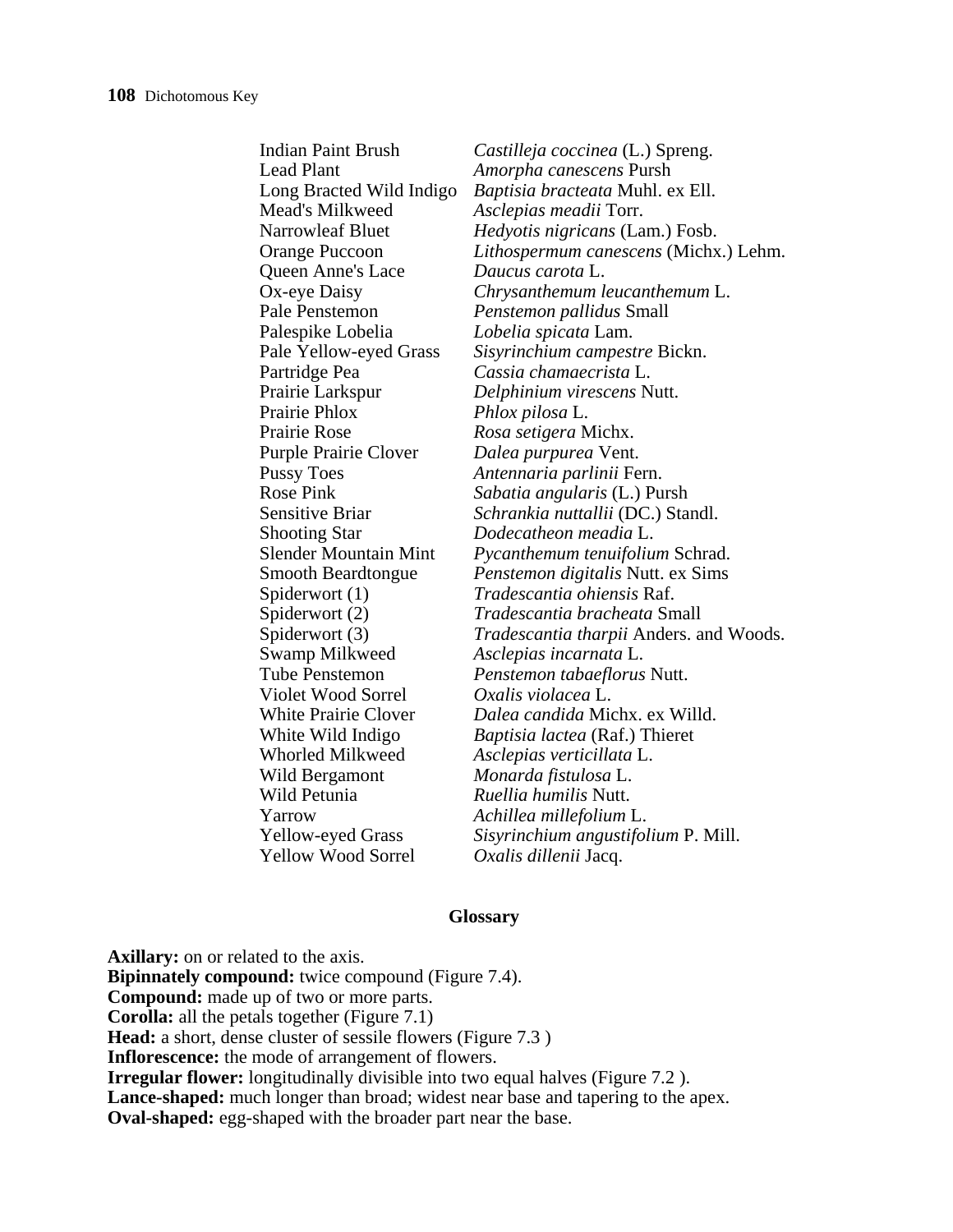**Panicle:** compound inflorescence; branched raceme (Figure 7.3).

**Pedicel:** stalk of a flower or flower cluster (Figure 7.3).

**Petiole:** stalk of a leaf (Figure 7.4).

**Pinnately compound:** leaf with a central stalk in which leaflets arise (Figure 7.4).

**Raceme:** elongated inflorescence with pedicellate flowers (Figure 7.3).

**Regular flower:** symmetrical in shape (Figure 7.2).

**Spike:** elongated inflorescence with stalkless (sessile) flowers (Figure 7.3).

**Trifoliate leaf:** a compound leaf consisting of three leaflets (Figure 7.4).

**Umbel:** a flat-topped or rounded inflorescence in which the pedicels arise from a common point (Figure 7.3).



 **Figure 7.1.** Typical flower.